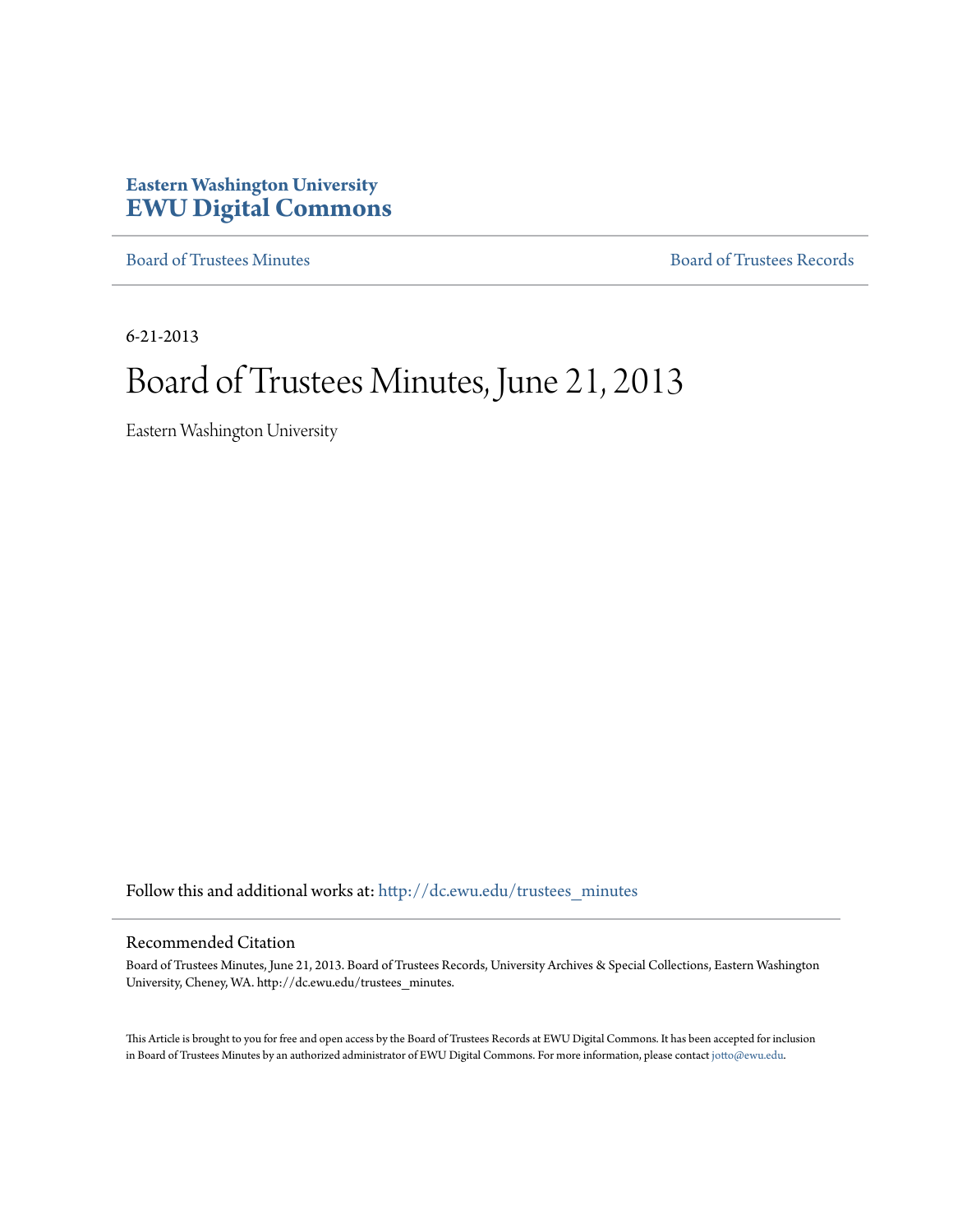

# **BOARD OF TRUSTEES**

**Regular Open Meeting**

# **Friday**

# **June 21, 2013**

# **MINUTES**

Trustees Present: Paul Tanaka, Chair Mark Mays, Vice Chair Jo Ann Kauffman Jim Murphy Joshua Neil Bertha Ortega Robert Whaley Vicki Wilson

#### **Call to Order, I.**

Chair Tanaka called the June 21, 2013, meeting of the Eastern Washington University Board of Trustees to order at 9 a.m.

## **Quorum. II.**

A quorum was present. All trustees were in attendance.

#### **Executive Session, III**

Chair Tanaka announced the Board will convene in executive session under RCW  $42.30.110(1)(g)(i)$ for the following purposes: to evaluate the qualifications of an applicant for public employment or to review the performance of a public employee; to discuss with legal counsel representing the agency matters relating to agency enforcement actions, litigation or potential litigation. Also, the Board will plan or adopt the strategy or position to be taken by the governing body during the course of any collective bargaining, professional negotiations, or grievance or mediation proceedings, or will review the proposals made in the negotiations or proceedings while in progress, which is exempt pursuant to RCW 42.30.140. Executive session concluded at 10:05 a.m.

#### **Reconvene Open Meeting**

Chair Tanaka called the Regular Session of the June 21, 2013, meeting of the Eastern Washington University Board of Trustees to order at 10:16 a.m. He noted that no final actions were taken during the executive session.

Page 1 of 3

"Eastern Washington University strives to satisfy all requests for special access needs for persons with disabilities. Requests for such accommodation are welcome and may be made by calling the President's Office, (509) 359-6362."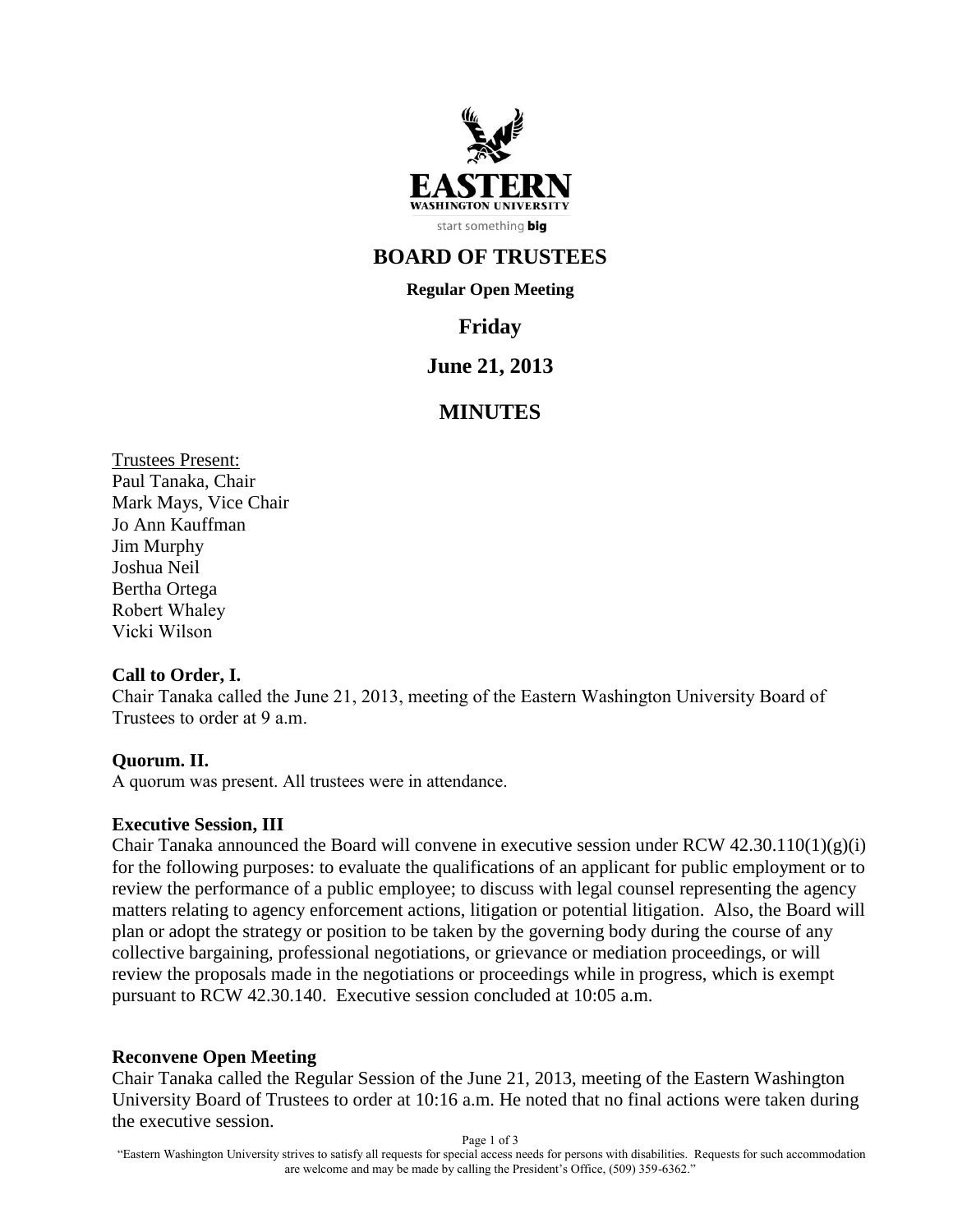## **Comments, IV.**

### University President's Comments

President Arévalo shared information about various campus activities he attended: The McNair Program event, continued STEM development through the Life Sciences Leadership Summit (put on by the Washington Biotechnology & Biomedical Association ), and his continuing involvement in mentoring through the American Association of State Colleges and Universities' (AASCU) Millennium Leadership Institute. He further commented on his attendance at the President's Big Sky Conference in Missoula, the Benefactor's Dinner, and the Retirees' Breakfast. He also brought attention to the recent success of Athletic Director Bill Chaves, who was selected as a FCS Under Armour Athletics Director of the Year. Mr. Chaves was honored at the National Association of Collegiate Directors of Athletics' annual conference in Orlando, Florida, earlier this month. Dr. Arévalo congratulated him on receiving the honor and thanked him for a job well done.

President Arévalo invited Marketing & Communications (MarCom) to provide a year-in-review presentation. Director Teresa Conway began with their areas of activity focus: community engagement, marketing and advertising, social media and web presence, EWU in the news and what is up and coming for focus. Her report included items such as Eagle Week, Bloomsday, Hoopfest and *Discover E* Magazine. Marketing efforts included the license plate Transit Campaign, the EWU MBA Campaign, the Spokane Airport display, and Admissions' *Love Your University* materials. She reported on the new Alumni and Foundation websites. She introduced Dave Meany, Media Campaign Specialist, to talk about EWU's success in the media. He mentioned featured cover stories and printed articles, noting articles in the *Spokesman Review* and *Inlande*r. MarCom also received recent accolades: CASE and SPARK awards.

#### Trustees' Comments

Chair Tanaka reported on a successful Board retreat yesterday. He also thanked student trustee, Joshua Neil, for his service to Eastern on the Board of Trustees. He presented a gift from fellow trustees. Mr. Neil thanked the Board and also reported that he has been involved with selecting the new student trustee.

Organization President's Comments

Faculty Organization Nothing to report.

Classified Staff Union Nothing to report.

Associated Students DJ Jigre, the new ASEWU president, reported on his upcoming involvement as a FirstSTEP orientation advisor.

Public Comment None.

Page 2 of 3